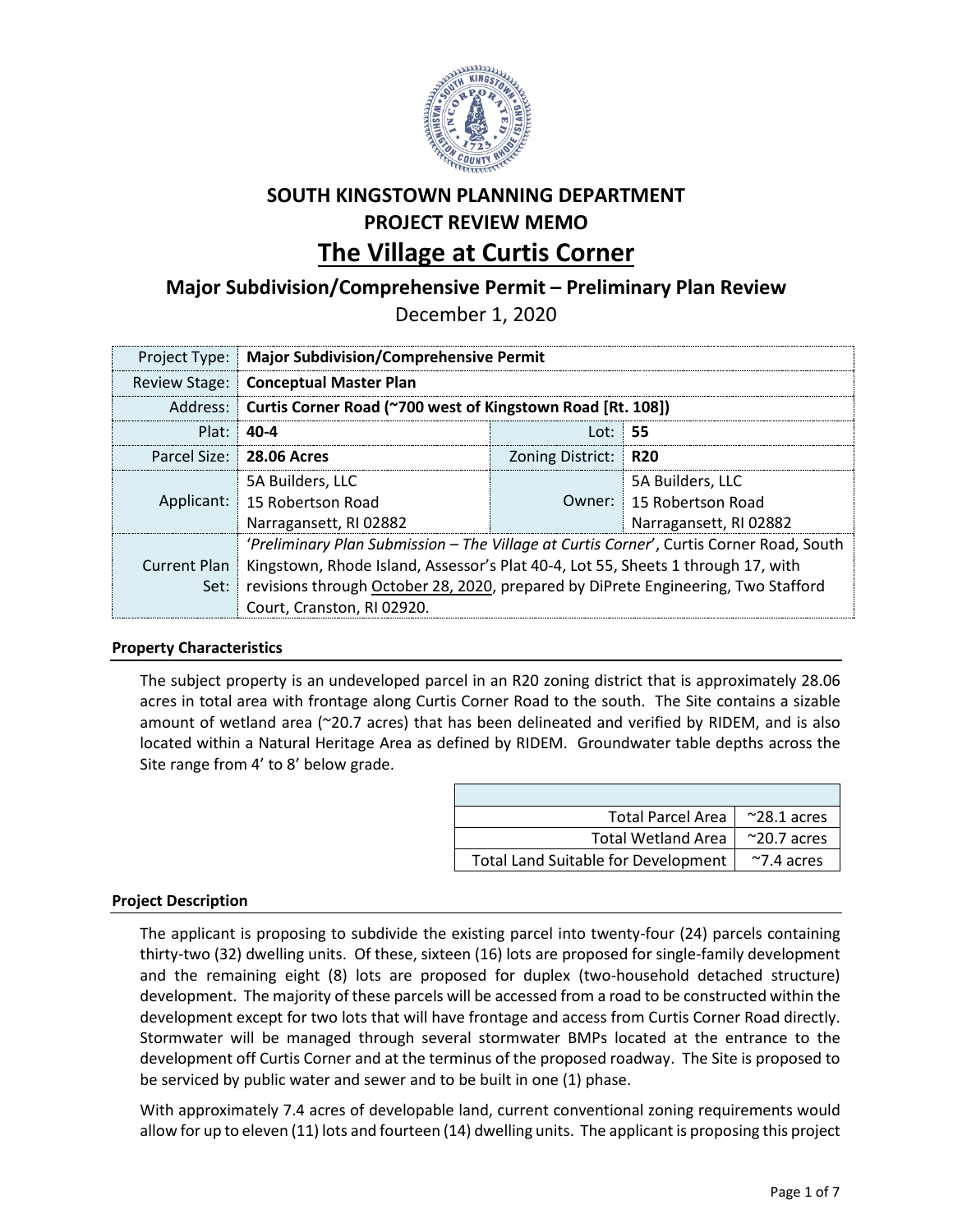as a Comprehensive Permit and requesting a density bonus of an additional eighteen (18) units for a total of thirty-two (32).

|               | Lots | <b>Dwelling</b><br><b>Units</b> | <b>Average Proposed</b><br><b>Parcel Size</b> | <b>R20 Allowed</b><br><b>Density</b> | Average<br><b>Proposed Density</b> |
|---------------|------|---------------------------------|-----------------------------------------------|--------------------------------------|------------------------------------|
| Single-family | 16   | 16                              | 6.618 SF                                      | 2.18 DU/Acre                         | 6.58 DU/Acre                       |
| <b>Duplex</b> |      | 16                              | 10,983 SF                                     | 2.90 DU/Acre                         | 7.93 DU/Acre                       |

#### **Decision Deadline**

This application was Certified Complete on November 9, 2020. The Planning Board has until **March 9, 2021** (120 days from date of completion) to render a decision.

#### **Regulatory Considerations**

This project has been submitted as a Comprehensive Permit application. RIGL § 45-53-4 allows applicants proposing at least 25% of the housing as low- or moderate-income housing to submit a single application to the review board (for South Kingstown, this is the Planning Board), in lieu of separate applications to the applicable Boards. The procedure for application and review, and the required findings, are outlined in RIGL § 45-53-4. The Planning Board is required to hold a public hearing for Comprehensive Permit applications at the Conceptual Master Plan stage.

The Planning Board has the authority to issue permits or approvals that any local board or official who would otherwise act with respect to the application, including but not limited to, the power to attach conditions and requirements with respect to height, site plan, size or shape, or building materials.

#### **Waivers Requested**

Waivers being requested by the applicant associated with this Comprehensive Permit include the following:

#### **Density**

|                       | <b>Allowed Density (units)</b> | <b>Proposed Density</b><br>(units) | <b>Density Bonus</b><br><b>Requested (units)</b> |
|-----------------------|--------------------------------|------------------------------------|--------------------------------------------------|
| <b>Dwelling Units</b> |                                |                                    | 18                                               |

#### **Dimensional Requirements**

|                    | <b>Required</b> | <b>Proposed</b> |
|--------------------|-----------------|-----------------|
| Frontage           | 100'            | 20'             |
| Front-yard Setback | 35'             | 20'             |
| Side-yard Setback  | 15'             | 10'             |
| Rear-yard Setback  | 35'             | 1 <sup>7</sup>  |

#### **Area & Frontage**

| <b>Type</b>   | Lot | <b>Proposed Lot</b> | <b>Relief Requested</b> | Proposed       | <b>Relief Requested</b> |
|---------------|-----|---------------------|-------------------------|----------------|-------------------------|
|               | #   | Size (sq. ft.)      | (sq. ft.)               | Frontage (ft.) | (f <sub>t</sub> )       |
| <b>SFR</b>    |     | 6,104               | 13,896                  | 60             | 40                      |
| <b>SFR</b>    | າ   | 6,093               | 13,907                  | 60             | 40                      |
| <b>SFR</b>    | 3   | 6,135               | 13,865                  | 61             | 39                      |
| <b>Duplex</b> | 4   | 6,240               | 23,760                  | 29             | 71                      |
| <b>Duplex</b> | 5   | 8,876               | 21,124                  | 20             | 80                      |
| <b>Duplex</b> | 6   | 22,261              | 7,739                   | 20             | 80                      |
| <b>SFR</b>    | ⇁   | 9,998               | 10,002                  | 20             | 80                      |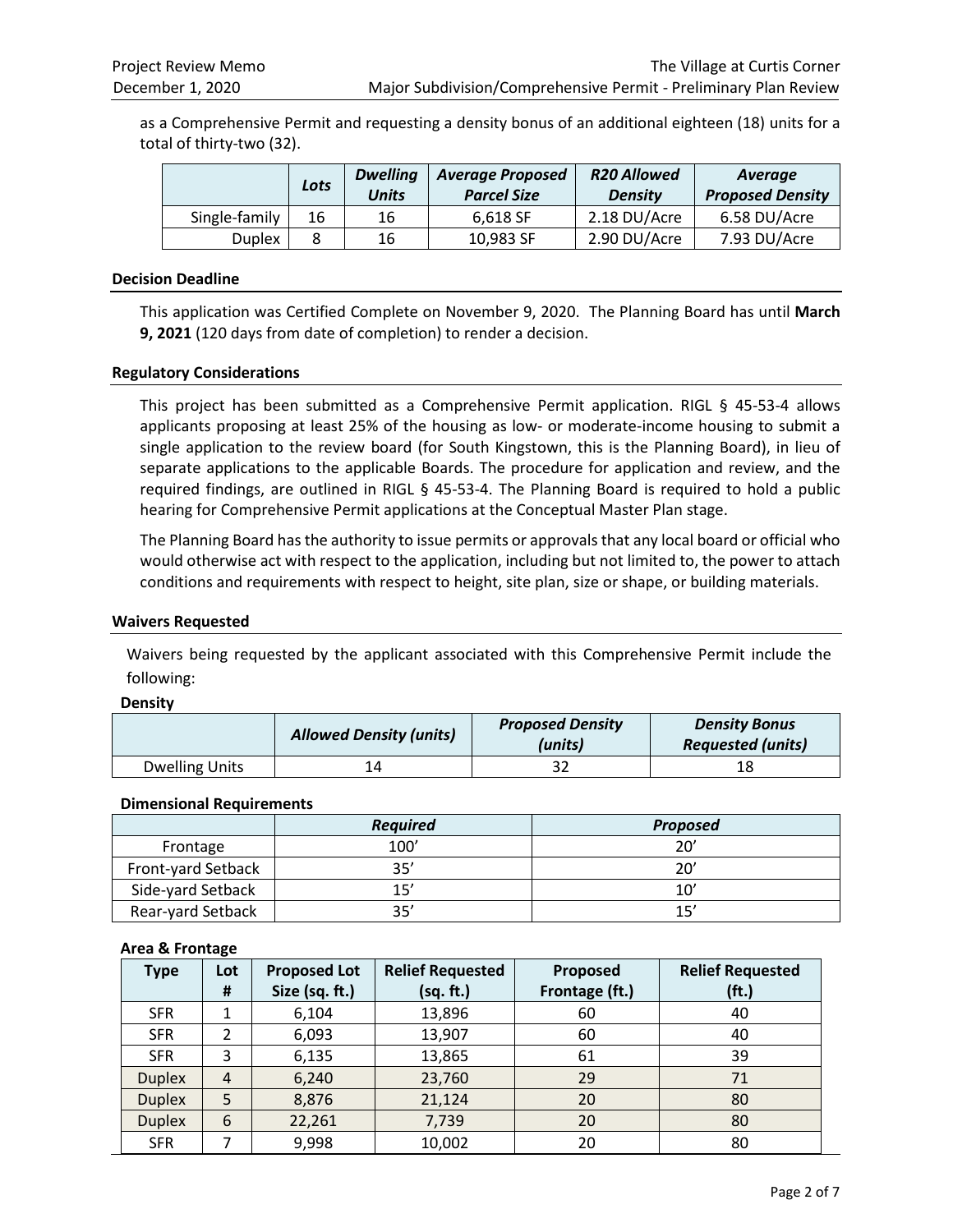| <b>SFR</b>    | 8  | 9,679  | 10,321 | 41  | 59   |
|---------------|----|--------|--------|-----|------|
| <b>Duplex</b> | 9  | 8,970  | 21,030 | 60  | 40   |
| <b>Duplex</b> | 10 | 8,501  | 21,499 | 60  | 40   |
| <b>SFR</b>    | 11 | 7,525  | 12,475 | 70  | 30   |
| <b>SFR</b>    | 12 | 7,263  | 12,737 | 45  | 55   |
| <b>SFR</b>    | 13 | 7,132  | 12,868 | 40  | 60   |
| <b>Duplex</b> | 14 | 7,119  | 22,881 | 33  | 67   |
| <b>SFR</b>    | 15 | 10,318 | 9,682  | 33  | 67   |
| <b>SFR</b>    | 16 | 6,465  | 13,535 | 66  | 34   |
| <b>SFR</b>    | 17 | 8,688  | 11,312 | 66  | 34   |
| <b>SFR</b>    | 18 | 5,169  | 14,831 | 60  | 40   |
| <b>SFR</b>    | 19 | 6,514  | 13,486 | 158 | None |
| <b>Duplex</b> | 20 | 7,295  | 22,705 | 60  | 40   |
| <b>Duplex</b> | 21 | 8,915  | 21,085 | 60  | 40   |
| <b>SFR</b>    | 22 | 6,586  | 13,414 | 89  | 11   |
| <b>SFR</b>    | 23 | 5,656  | 14,344 | 60  | 40   |
| <b>SFR</b>    | 24 | 9,278  | 10,722 | 60  | 40   |
|               |    |        |        |     |      |

#### **Roadway Width**

| <b>Required Width*</b> | <b>Proposed Width</b> | <b>Relief Requested</b> |
|------------------------|-----------------------|-------------------------|
| ۵۰-<br>טע              | $\sim$<br>4U          | 10'                     |

\* Roads servicing 10 or more parcels must be 50' in width.

#### **Review to Date**

*Pre-Application Concept Review*

11/27/18 - Planning Board Review of Pre-Application Concept Plan

*The application reviewed at the Pre-Application stage of review consisted of a fourteen (14) lot subdivision to include three (3) inclusionary zoning units with waivers for frontage on three (3) of the proposed lots.*

6/25/19 - Planning Board Review of Pre-Application Concept Plan

*The initial application was modified into a thirty-one (31) lot subdivision containing thirtysix (36) dwelling units with twenty-six (26) single-family residences and five (5) duplex structures proposed as a Comprehensive Permit with nine (9) low and moderate income dwelling units.*

*Conceptual Master Plan Review*

11/13/19 - TRC Review of the Conceptual Master Plan

*This project presented to the TRC was revised to reflect a twenty-four (24) lot subdivision and thirty-two (32) dwelling units with sixteen (16) single-family dwellings and eight (8) duplex structures, including eight (8) low and moderate income dwelling units.*

#### 2/4/2020 – Conservation Commission Advisory Opinion

*This project was presented to the Conservation Commission whom advised that they did not have enough information to issue an advisory opinion. Conservation Commission members did, however, indicate general concern with the density of the project as it relates to traffic, the traffic study, runoff, and wetlands*

2/13/2020 – Affordable Housing Collaborative Advisory Review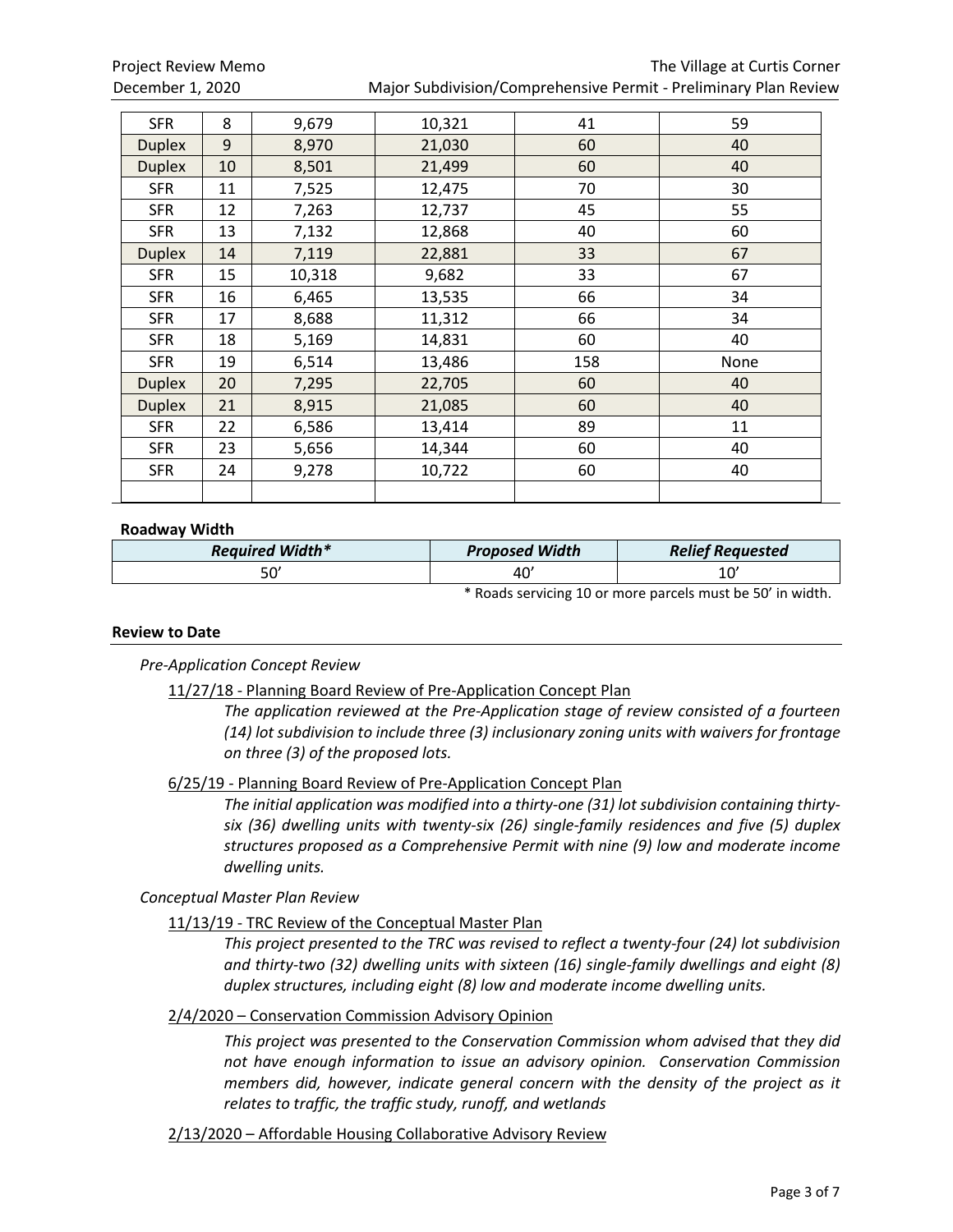*This project was presented to the Affordable Housing Collaborative (AHC) and received a positive advisory in support of the development as proposed.*

2/13/2020 – Affordable Housing Collaborative Advisory Review

*This project was presented to the Affordable Housing Collaborative (AHC) and received a positive advisory in support of the development as proposed.*

#### 2/25/2020 – Planning Board Review

*The Conceptual Master Plan was approved by the Planning Board with the following conditions:*

#### *Conditions of Approval*

*The Planning Board finds that the conditions imposed in the section are necessary in order to properly address local concerns as previously stated herein. The Board finds that such conditions will not render it impossible to proceed with the proposed project without financial loss, within any limitations that may be set by a subsidizing agency of the government. To the extent that such conditions may render the project infeasible, the Board finds that the local concerns in imposing the same outweighs the potential benefits of the affordable unit that has been proposed and that said conditions are 'consistent with local needs' as follows:* 

- *a. Said conditions are not designed or intended to exclude low and moderate income residents from the community or to discourage or frustrate the likelihood of success of the project as further described below and thus are reasonable in view of the state need for low and moderate income housing; and*
- *b. Similar conditions are applied on a case by case basis and as equally as possible to both subsidized and unsubsidized housing as further described below.*
- *1. Approval is limited to twenty-four (24) lots containing sixteen (16) single-family homes and eight (8) duplex dwellings and totaling thirty-two (32) dwelling units.*
- *2. The use of the proposed lots shall be limited as follows:* 
	- *a. Lots 1-4, 8-9, 12-13, 15-19, and 22-24 shall be developable lots each to contain single-family detached structures (Use Code 10).*
	- *b. Lots 5-7, 10-11, 14, and 20-21 shall be developable lots each to contain a two-household detached structure or duplex (Use Code 11).*
- *3. Approval is based upon the provision of 25% subsidized housing units available for low and moderate income residents. The low and moderate income dwelling units will be sold or leased to a person or family with an income at or below 80% of the Area Median Income and be deed restricted for a period of 99 years.*
- *4. Proposed LMI Housing units shall be integrated throughout the development, shall be compatible in scale and architectural style to the market rate units within the project, and they shall be built and offered for occupancy simultaneously with the construction and occupancy of the market rate units.*
- *5. As part of the Preliminary Plan submittal, the applicant shall indicate which specific lots and/or units will contain the LMI Housing units and shall propose the schedule by which the LMI Housing units will be constructed. Said schedule shall not exceed the construction of three (3) market-rate units for every one (1) LMI Housing unit.*
- *6. As part of the Preliminary Plan submittal, the applicant shall include a Letter of Eligibility from Rhode Island Housing for the project as proposed.*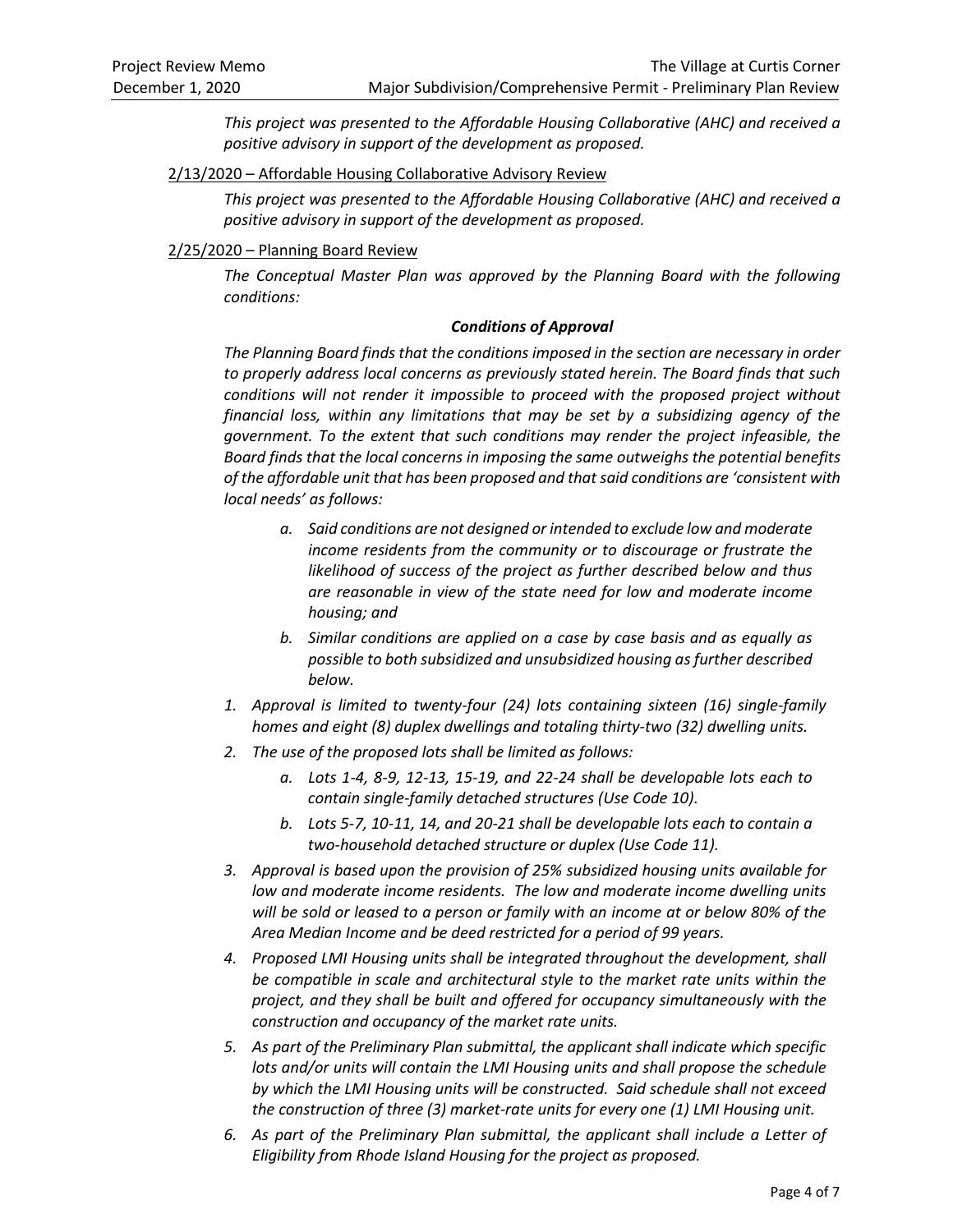- *7. As part of the Preliminary Plan submittal, the applicant shall provide drafts of a 'Monitoring Agreement' and a 'Deed Restriction' that will ensure that affordability guidelines will be met. Such documents shall be subject to the review and approval of the Town's Special Legal Counsel and the Planning Board.*
- *8. The monitoring agreement between the developer and the monitoring agent shall require notification to the Town of South Kingstown, as a party with a vested interest, of the availability of affordable housing units for purchase or lease. Any such notification shall be directed to the Director of Planning.*
- *9. The applicant shall submit a downstream carrying capacity analysis to the Department of Public Services for review and approval prior to submittal of the Preliminary Plan application. Approval of the sewer connection from the Department of Public Services shall be included with the Preliminary Plan at the time of application submittal.*
- *10. The applicant shall research walking path(s) connecting the proposed development to Route 108 and present findings in at the Preliminary stage of review.*
- *11. Exhibit A shall be corrected and submitted at preliminary (first page & paragraph) to indicate that the R20 zoning district requirements would permit 14 dwelling units (not 16.11) in accordance with the yield plan provided with the application and that the applicant should clarify what the requested modification of the dimensional requirements from 100' to 20' of frontage applies to.*

#### *Preliminary Plan Review*

#### **9/9/2020 - TRC Review of the Preliminary Plan**

| <b>Item Discussed &amp; Recommendation</b>                                                                                                                                                                 | <b>Status</b>                                  |
|------------------------------------------------------------------------------------------------------------------------------------------------------------------------------------------------------------|------------------------------------------------|
| <b>Utilities</b>                                                                                                                                                                                           |                                                |
| • Plans must be amended to show all utilities in the right-of-way and all<br>service connections to each individual lot.                                                                                   | To be discussed<br>with the Planning           |
| • Utilities in the right-of-way must be spaced with adequate room -way<br>for repair access.                                                                                                               | Board.                                         |
| • Storm sewers must be installed with RCP piping, not HDPE.                                                                                                                                                |                                                |
| <b>Sidewalks</b>                                                                                                                                                                                           |                                                |
| • Plans must be amended to show the sidewalks running through the<br>driveways.                                                                                                                            | To be discussed<br>with the Planning<br>Board. |
| Grading                                                                                                                                                                                                    |                                                |
| • The applicant must provide cut-and-fill calculations and provide a<br>visual depiction of final grading elevations.                                                                                      | To be discussed<br>with the Planning<br>Board. |
| Architecture                                                                                                                                                                                               |                                                |
| • Architectural elevations of the proposed houses must be submitted.                                                                                                                                       | To be discussed<br>with the Planning<br>Board. |
| <b>Comprehensive Permit</b>                                                                                                                                                                                |                                                |
| . The plans should specify the location of each affordable housing unit<br>and the timetable for the construction of all of the affordable units<br>relative to the construction of the market rate units. | To be discussed<br>with the Planning<br>Board. |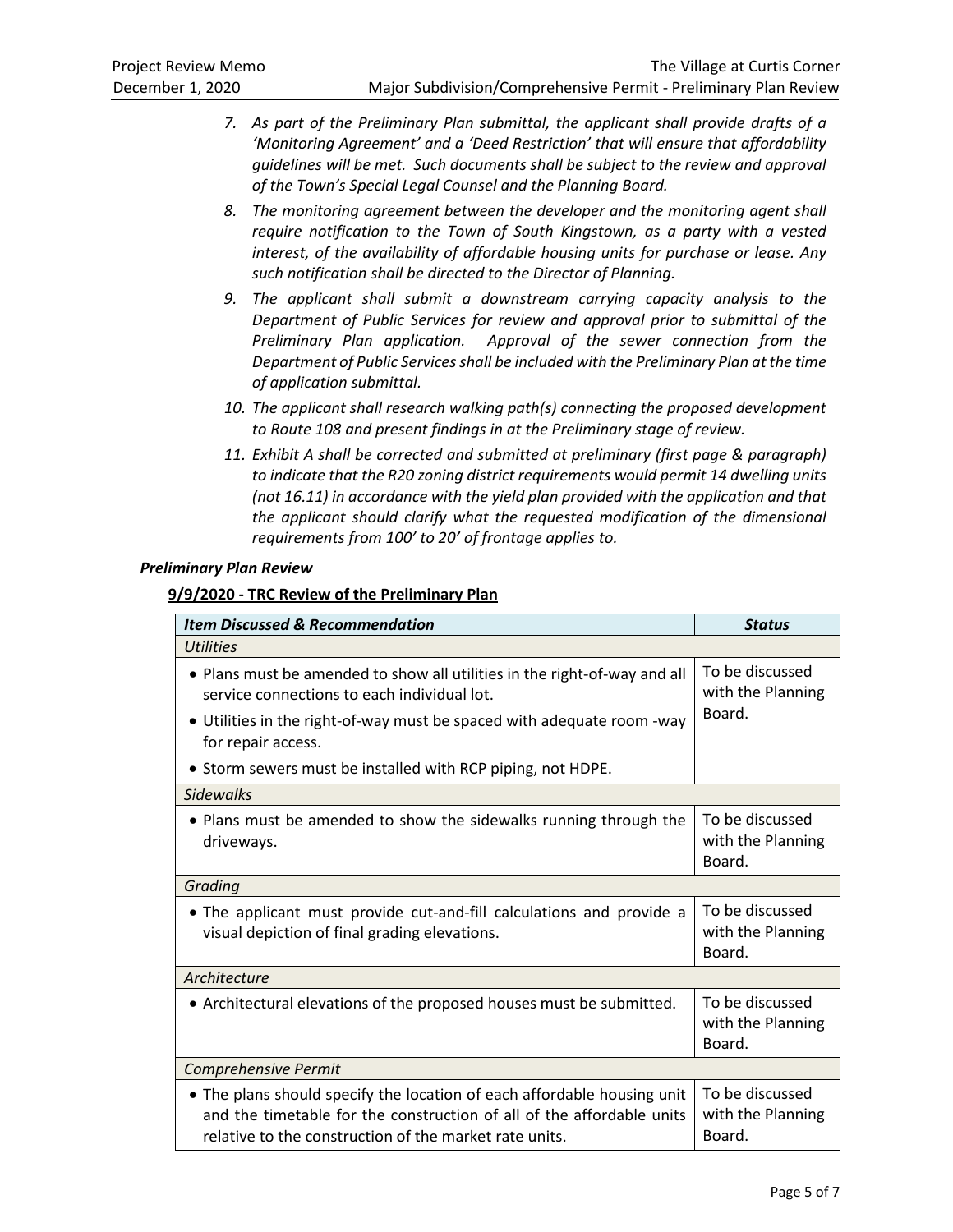#### **Required Findings for Approval/Denial**

#### Per [RIGL § 45-53-4:](http://webserver.rilin.state.ri.us/Statutes/TITLE45/45-53/45-53-4.HTM)

In approving a Comprehensive Permit application, the Board shall make positive findings, supported by legally competent evidence on the record which discloses the nature and character of the observations upon which the fact finders acted, on each of the following standard provisions:

- (A) The proposed development is consistent with local needs as identified in the local comprehensive community plan with particular emphasis on the community's affordable housing plan and/or has satisfactorily addressed the issues where there may be inconsistencies;
- (B) The proposed development is in compliance with the standards and provisions of the municipality's zoning ordinance and subdivision regulations, and/or where expressly varied or waived local concerns that have been affected by the relief granted do not outweigh the state and local need for low and moderate income housing;
- (C) All low and moderate income housing units proposed are integrated throughout the development, are compatible in scale and architectural style to the market rate units within the project, and will be built and occupied prior to, or simultaneous with, the construction and occupancy of any market rate units;
- (D) There will be no significant negative environmental impacts from the proposed development as shown on the final plan, with all required conditions for approval;
- (E) There will be no significant negative impacts on the health and safety of current or future residents of the community, in areas including but not limited to safe circulation or pedestrian and vehicular traffic, provision of emergency services, sewerage disposal, availability of potable water, adequate surface water run-off, and the preservation of natural, historical or cultural features that contribute to the attractiveness of the community;
- (F) All proposed land developments and all subdivision lots will have adequate and permanent physical access to a public street in accordance with the requirements of RIGL § 45-23-60(5); and
- (G) The proposed development will not result in the creation of individual lots with any physical constraints to development that building on those lots according to pertinent regulations and building standards would be impracticable, unless created only as permanent open space or permanently reserved for a public purpose on the approved, recorded plans.

The Planning Board may deny the request for a Comprehensive Permit for any of the following reasons:

- (A) If the city or town has an approved affordable housing plan and is meeting housing needs, and the proposal is inconsistent with the affordable housing plan;
- (B) The proposal is not consistent with local needs, including, but not limited to, the needs identified in an approved comprehensive plan, and/or local zoning ordinances and procedures promulgated in conformance with the comprehensive plan;
- (C) The proposal is not in conformance with the comprehensive plan;
- (D) The community has met or has plans to meet the goal of ten percent (10%) of the yearround units or, in the case of an urban town or city, fifteen percent (15%) of the occupied rental housing units as defined in § 45-53-3(2)(i) being low and moderate income housing; or
- (E) Concerns for the environment and the health and safety of current residents have not been adequately addressed.